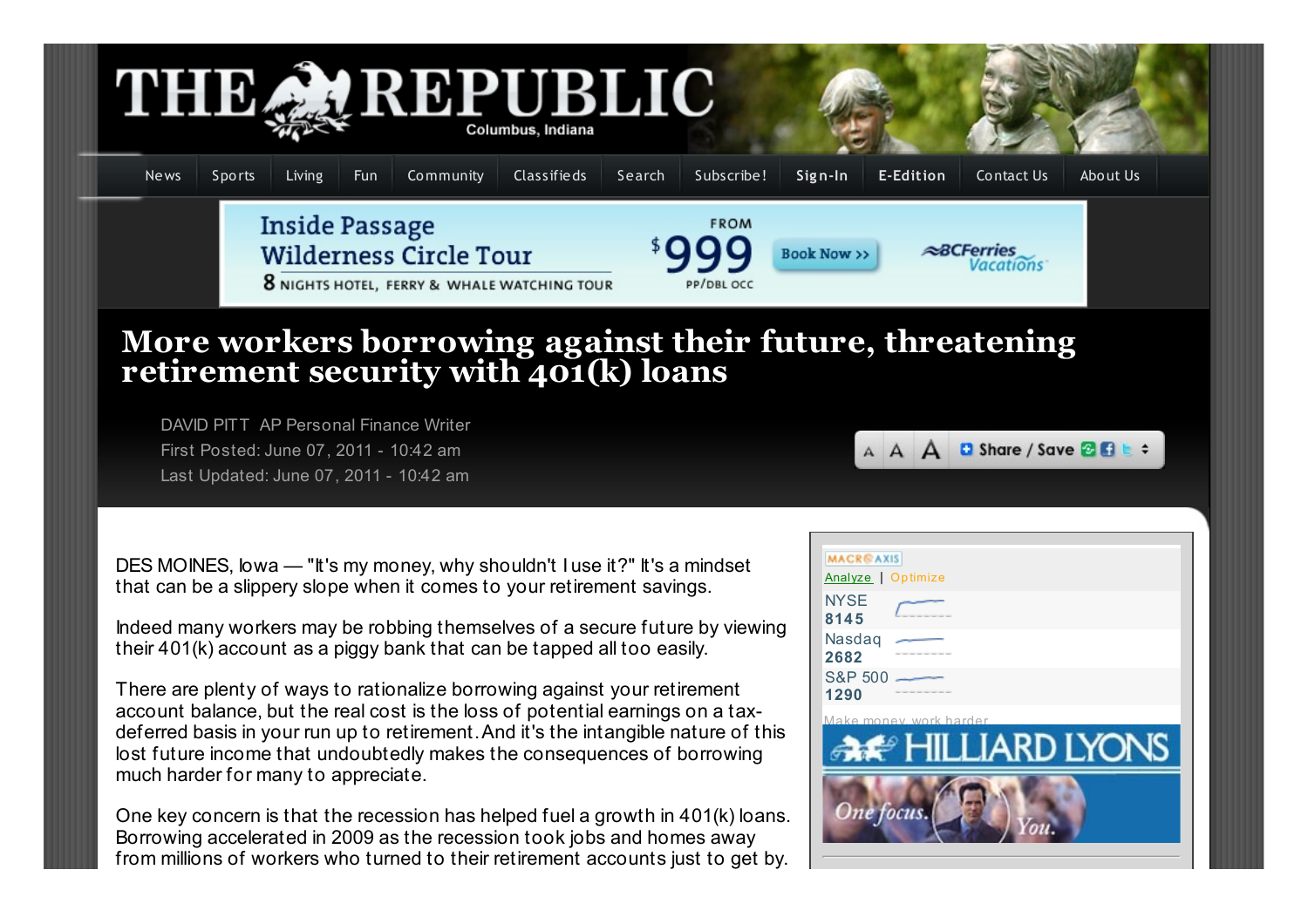The number of loans outstanding only grew further to a record level last year. More than 1 of every 4 workers with 401(k) accounts, some 27.6 percent, had a loan outstanding, according to human resources consultant Aon Hewitt. The rate had remained steady at around 22 or 23 percent through the mid-2000s.

The consulting company studied the accounts of 1.8 million workers through the end of 2010 and found that using retirement funds for other purposes has become routine for many.

Allowing workers to borrow against their accounts is actually a feature that's intended to encourage savings. Without some access to the money many workers wouldn't contribute to their accounts.

It's a reasonable balance between getting people to save and risking they may not be able to pay back the money, says Jean Young, a research analyst at Vanguard, the nation's largest fund company.

But rather than making it harder to access their funds, she believes 401(k) plan providers would be better off focusing on getting more people to save in the first place. Only about half of eligible workers enroll in workplace retirement plans.

"Without a doubt the reason why loans are spiking is a direct result of the really difficult economic circumstances working Americans are facing," said Marcia Wagner, a Boston-based attorney specializing in retirement issues. "It's economic necessity."

That was the case for Christian McKenzie, 28, of New York City.

After being laid off from a retail job in the spring of 2009, she decided to pursue a master's degree in journalism at the London College of Fashion and used some of her retirement savings for the flight over and for expenses.

It was an emotional choice to take the cash out because McKenzie also had to pay taxes and faced a 10 percent tax penalty for making a withdrawal before age 59 1/2.She ended up using about half of the balance she'd built up from contributing for five years.

"It was really hard," she said."My family is pretty good with money. They taught me investing basics and saving basics since I was a small child."

Now back in New York, McKenzie is working as a freelancer helping companies with online marketing and is determined to

## **We also have more storie s about:** (click the phrases to see a list)

**Cate gory:**

[Business](http://www.therepublic.com/view/story/4b615d3e8f4b4b5ba3e355a6fecc8c79/US-401k-Piggy-Bank-Mentality/view/category/5000)

**Subje cts:**

[Financial](http://www.therepublic.com/view/story/4b615d3e8f4b4b5ba3e355a6fecc8c79/US-401k-Piggy-Bank-Mentality/search/subject/8f8631e34c8b48498826e8b28f9afe76/) planning (15) [Personal](http://www.therepublic.com/view/story/4b615d3e8f4b4b5ba3e355a6fecc8c79/US-401k-Piggy-Bank-Mentality/search/subject/523716d088e910048f53f8851349f9bd/) investing (19) Recessions and [depressions](http://www.therepublic.com/view/story/4b615d3e8f4b4b5ba3e355a6fecc8c79/US-401k-Piggy-Bank-Mentality/search/subject/e52df429a4b34c12acaa65a2071dabb7/) (100) Labor [economy](http://www.therepublic.com/view/story/4b615d3e8f4b4b5ba3e355a6fecc8c79/US-401k-Piggy-Bank-Mentality/search/subject/ec2db49888e810048c93f8851349f9bd/) (164) [Personal](http://www.therepublic.com/view/story/4b615d3e8f4b4b5ba3e355a6fecc8c79/US-401k-Piggy-Bank-Mentality/search/subject/5bfcea40857510048d1dff2260dd383e/) finance (209) [Personnel](http://www.therepublic.com/view/story/4b615d3e8f4b4b5ba3e355a6fecc8c79/US-401k-Piggy-Bank-Mentality/search/subject/52352e8888e910048f1ff8851349f9bd/) (714) [Economy](http://www.therepublic.com/view/story/4b615d3e8f4b4b5ba3e355a6fecc8c79/US-401k-Piggy-Bank-Mentality/search/subject/4f7e0448857510048d0aff2260dd383e/) (768) [Corporate](http://www.therepublic.com/view/story/4b615d3e8f4b4b5ba3e355a6fecc8c79/US-401k-Piggy-Bank-Mentality/search/subject/4d3302d8857510048d06ff2260dd383e/) news (1894) [Business](http://www.therepublic.com/view/story/4b615d3e8f4b4b5ba3e355a6fecc8c79/US-401k-Piggy-Bank-Mentality/search/subject/c8e409f8858510048872ff2260dd383e/) (5436)

## **Place s:**

[Iowa](http://www.therepublic.com/view/story/4b615d3e8f4b4b5ba3e355a6fecc8c79/US-401k-Piggy-Bank-Mentality/search/place/1608ba1082b310048433df092526b43e/) (494) [United](http://www.therepublic.com/view/story/4b615d3e8f4b4b5ba3e355a6fecc8c79/US-401k-Piggy-Bank-Mentality/search/place/661e48387d5b10048291c076b8e3055c/) States (24582) North [America](http://www.therepublic.com/view/story/4b615d3e8f4b4b5ba3e355a6fecc8c79/US-401k-Piggy-Bank-Mentality/search/place/661850e07d5b100481f7c076b8e3055c/) (24735)



**The Republic newspaper** on Facebod r4 Like 3,405